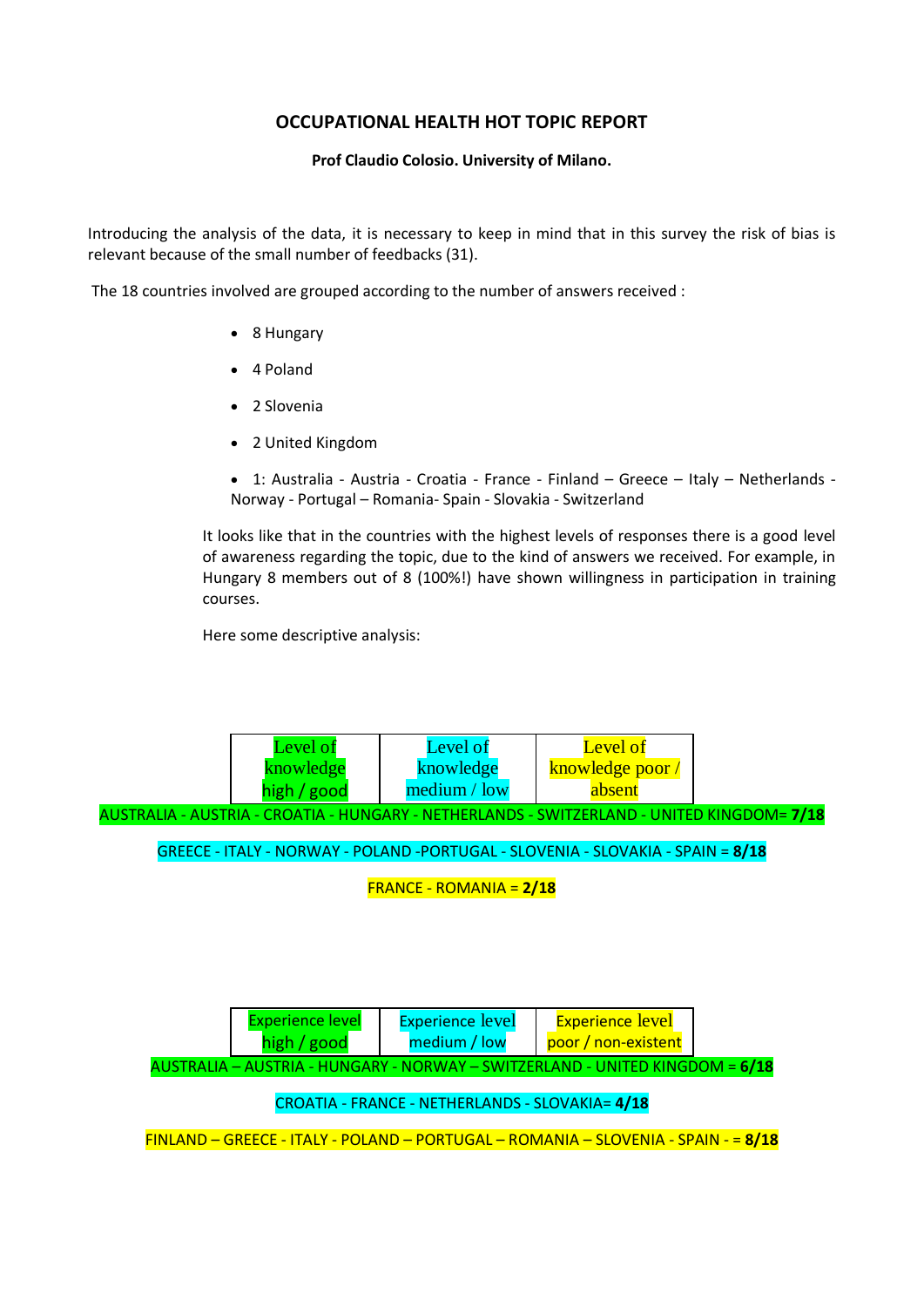**Question** it is estimated that at least 50% of workers, even in fully industrialized countries, is not provided with the needed health surveillance at the workplace. Do you think that, in order to work toward the full coverage indicated as an objective by WHO, GPs might add in their set of activities also some specific occupational health tasks such as, for example, visiting workplaces to provide recommendations for improving working conditions; collaborating at health education for workers; taking work history; reporting occupational diseases; doing preventive medical check-ups of workers; perform functional assessment of fitness for work, etc.

## **13 countries out of 18 gave an affirmative answer:**

## AUSTRALIA- AUSTRIA - CROATIA - FINLAND – GREECE – HUNGARY - ITALY – NETHERLANDS - NORWAY-PORTUGAL - ROMANIA - SPAIN -UNITED KINGDOM = **12/18**

FRANCE – POLAND - SLOVAKIA- SLOVENIA - SWITZERLAND= **5/18**

do you think it might be useful adding OH in the GPs'

All the responders, but FINLAND - HUNGARY – POLAND - SWITZERLAND, gave affirmative answers.

The negative answers were justified by **lack of financial resources.** 

Interestingly, it appears that OH is tough by law in SWITZERLAND.

As teachers: CROATIA - FRANCE

Unsure/not univocal answers: FINLAND - SLOVAKIA - SLOVENIA

NO: POLAND (3-4); SWITZERLAND

YES: AUSTRIA; AUSTRALIA; GREECE; HUNGARY (7-8) ITALY; NETHERLANDS; NORWAY; PORTUGAL; SPAIN; UNITED KINGDOM= **10/18**

The **level of knowledge** about the prevention, diagnosis and treatment of occupational diseases is pretty good: 7 countries present a high level and 8 a medium level.

**The interest about the topic** is considerable: 12 countries have answered positively to the idea of participating in training courses; negative feedback mainly come from countries where there is not a dedicated fund (Poland) or where the program is already part of the Public Health Service (Switzerland).

It's interesting, in order of a future intervention in the territory, the answer to question number 3: positive feedback are 13 on 18, and suggest a **the GPs's will to link theoretical training in Occupational Health** to the active participation in the work-place to ensure the coverage of essential health services expected by WHO.